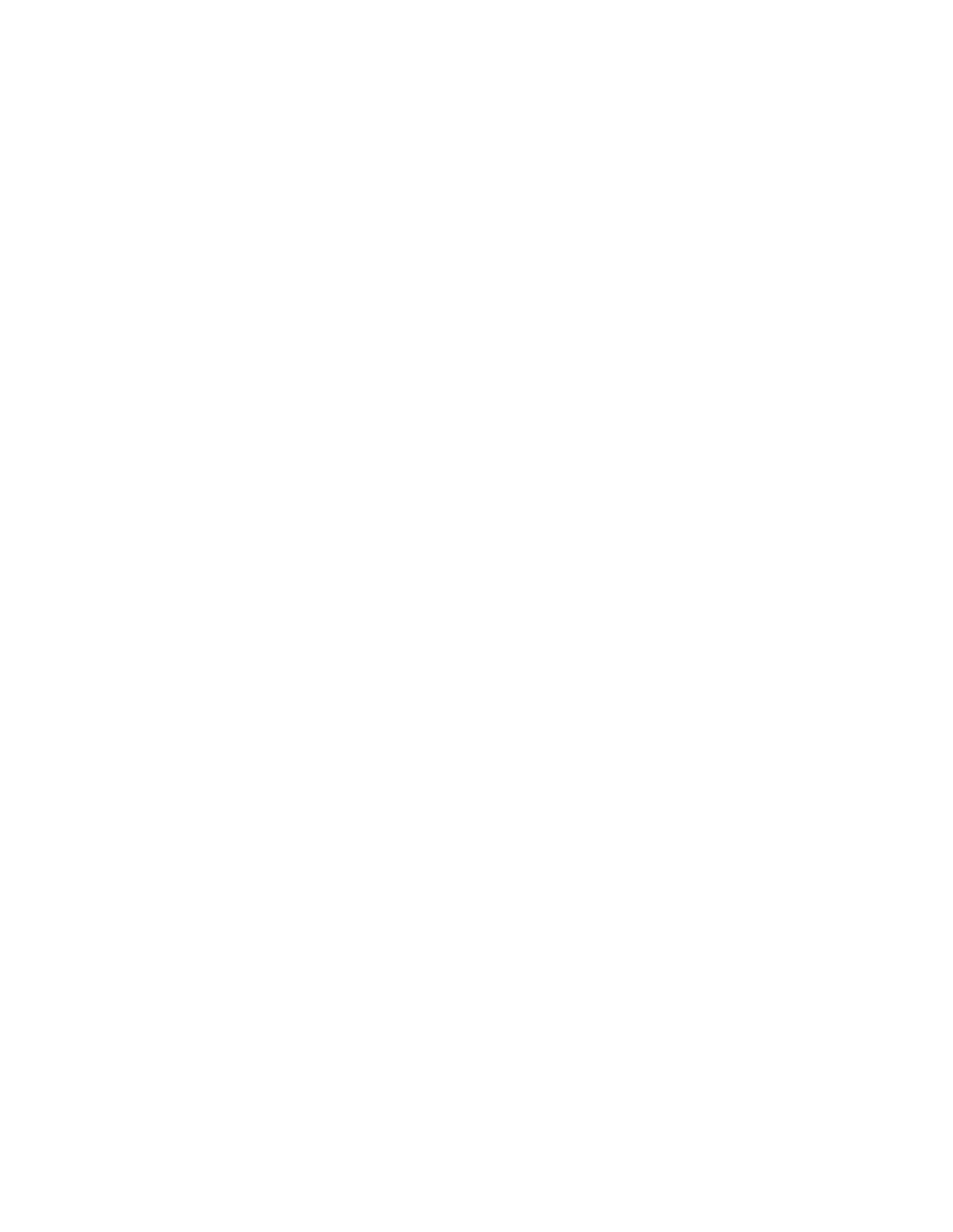### **BURKE, Justice.**

[¶1] Appellant, Auston Davis Coy, was arrested in 2011 and charged with three crimes. At the time of his arrest, Mr. Coy was on probation for crimes he had committed in 2008. In addition to charging Mr. Coy with the new crimes, the State also sought to revoke Mr. Coy's probation. Prior to trial, Mr. Coy and the State entered into a plea agreement. The terms of that plea agreement are the crux of this appeal. Mr. Coy contends that the sentence imposed was not in accordance with his plea agreement. He seeks modification of the sentence to conform to the terms of the plea agreement. We find that the sentence imposed was not in accord with the plea agreement and was an illegal sentence because it cannot be completed in a "single stretch" or without interruption by another prison sentence. We reverse and remand for entry of an amended sentence.

## *ISSUE*

[¶2] Did the district court enter an illegal sentence?

## *FACTS*

[¶3] In 2008, Mr. Coy pled guilty to burglary, felony property destruction, and aggravated assault in Criminal Docket No. CR-5008. The district court imposed concurrent sentences of 2½ to 8 years (30 to 96 months) each for the burglary conviction (Count I) and the felony property destruction conviction (Count II). The court sentenced Mr. Coy to 3 to 10 years (36 to 120 months) for the aggravated assault conviction (Count III), which it ordered to be served consecutively to the sentences for Counts I and II. The court recommended that Mr. Coy participate in the Youthful Offender Program, also known as "Boot Camp," offered by the Department of Corrections. Following Mr. Coy's admission to and successful completion of the Youthful Offender Program, the court suspended the balance of his prison term in favor of a fifteen-year period of supervised probation.

[¶4] In November, 2011, in Criminal Docket No. CR-5923, the State charged Mr. Coy with burglary, conspiracy to commit burglary, and possession of a controlled substance. Pursuant to a plea agreement, Mr. Coy agreed to plead guilty to the burglary charge and the State agreed to dismiss the other two charges. Under the agreement, Mr. Coy would receive a prison sentence of 5-10 years. Additionally, Mr. Coy's probation in Criminal Docket No. CR-5008 would be revoked and the original sentence would be imposed. The dispute in this case involves whether the 5-10 year sentence was to run concurrently with the sentence in Criminal Docket No. CR-5008.

[¶5] The plea agreement was never reduced to writing, and neither the prosecutor nor defense counsel set forth the terms of the plea agreement on the record. At the sentencing hearing, the district court advised Mr. Coy that it would impose "a sentence of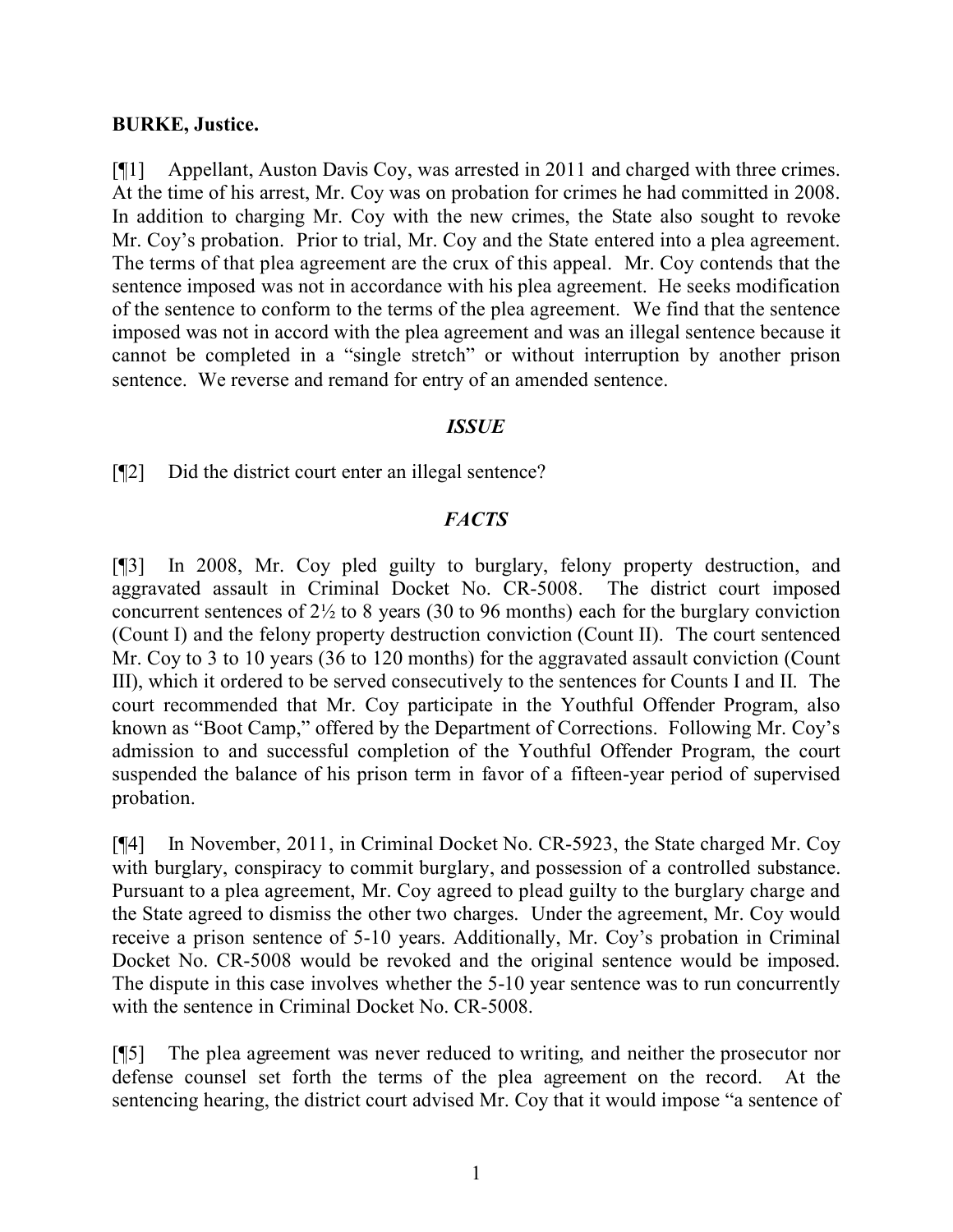not less than five nor more than 10 years, which will run concurrently with the first of your criminal files in the other matter." Mr. Coy advised the court that his understanding of the plea agreement was that the 5-10 year sentence would run concurrently with the sentences for all three counts in CR-5008. The district court instructed Mr. Coy to consult with his attorney. After a brief visit with his counsel, Mr. Coy advised the court that he was prepared to proceed. There was no further discussion of the terms of the plea agreement. At the conclusion of the hearing, the district court announced the sentence: "I will impose a sentence of not less than five nor more than 10 years on the burglary count, which will run concurrently with the other sentence on your probation revocation, and you'll be remanded to the Department of Corrections today."

[¶6] On March 1, 2012, the court issued its Judgment and Sentence in Criminal Docket No. CR-5923, sentencing Mr. Coy to 5-10 years in prison for the burglary conviction, "to run and be served concurrent to the sentence in Count I in Criminal Case 5008." On the same day, the court issued an order revoking Mr. Coy's probation in Criminal Docket No. CR-5008. The court reimposed Mr. Coy's original sentences on all counts in Criminal Docket No. CR-5008, with credit for 406 days served against the sentences for Counts I and II.

[¶7] Shortly thereafter, on March 8, 2012, Mr. Coy wrote a letter to the court in which he claimed he had not received the benefit of his plea agreement. Mr. Coy stated that "What I was told that was to be my plea agreement and what happened were two different things." According to Mr. Coy, his understanding of the plea agreement was that he would receive a 5 to 10 year sentence "to be run concurrent from the beginning." The district court responded on March 9, stating that it was "having a hard time understanding" Mr. Coy's objection. The court wrote that "If you are complaining that you did not get a plea agreement on your probation revocation, given your checkered performance on probation it is doubtful that the court would have accepted any sort of agreement."

[¶8] In October, 2012, Mr. Coy filed a "Motion for Order Nunc Pro Tunc," which requested that the district court amend the Judgment and Sentence to read that Mr. Coy's sentence in Criminal Docket No. CR-5923 would run concurrently with all the sentences issued in Criminal Docket No. CR-5008. Mr. Coy's motion stated that the Judgment and Sentence "should read" that his sentence in Criminal Docket No. CR-5923 is "to run and be served concurrent to the sentence in Count I, II, and III in Criminal Case 5008." The State filed a traverse to Mr. Coy's motion on November 30, asserting that "It is clear, on the record, that the judgment and sentence accurately reflects the deal that the Defendant received." The district court denied Mr. Coy's motion.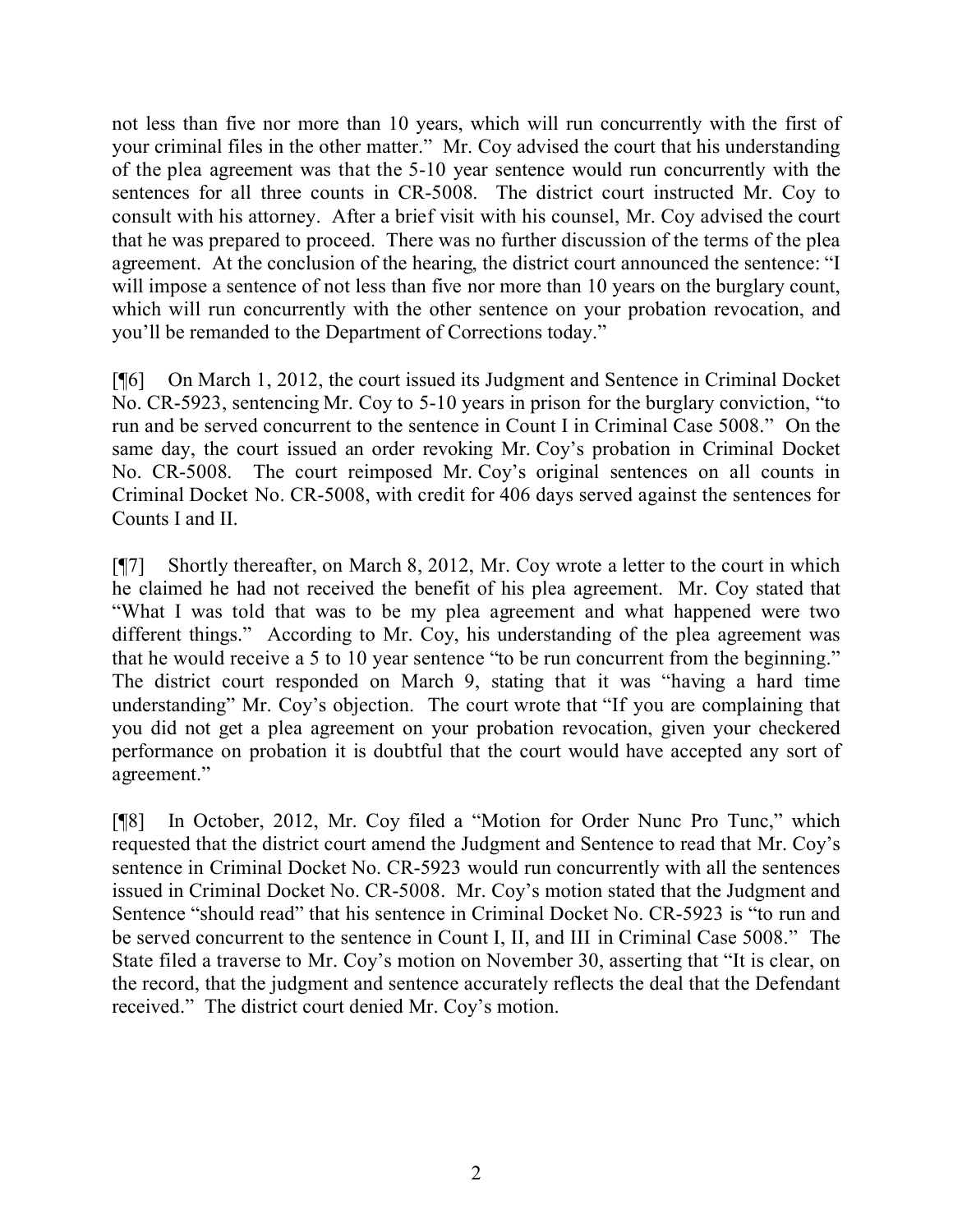[¶9] The present case began on February 19, 2013, when Mr. Coy filed a "Rule 35 Motion to Correct Illegal Sentence and/or Motion for Sentence Reduction."<sup>1</sup> In that motion, Mr. Coy claimed that "[i]t was the intention of the parties involved" that his sentence in Criminal Docket No. CR-5923 was to be served concurrently with each of the sentences imposed in Criminal Docket No. CR-5008. The motion was supported by an affidavit from Mr. Coy's counsel, which stated that counsel's understanding of Mr. Coy's plea agreement was that his sentence in CR-5923 would be served concurrently with each of the sentences imposed in CR-5008. Mr. Coy also requested an evidentiary hearing. The court denied Mr. Coy's motion without holding a hearing. This timely appeal followed.

## *STANDARD OF REVIEW*

[¶10] We apply the following standard of review to sentencing decisions:

Sentencing decisions are normally within the discretion of the trial court. *Bitz v. State*, 2003 WY 140, ¶ 7, 78 P.3d 257, 259 (Wyo. 2003). "Such discretion is limited, however, inasmuch as a court may not enter an illegal sentence. A sentence is illegal if it violates the constitution or other law." *In re CT*, 2006 WY 101, ¶ 8, 140 P.3d 643, 646 (Wyo. 2006) (internal case citation omitted). Whether a sentence is illegal is a question of law, which we review *de novo*. *Manes v. State*, 2007 WY 6, ¶ 7, 150 P.3d 179, 181 (Wyo. 2007).

*DeLoge v. State*, 2012 WY 128, ¶ 9, 289 P.3d 776, 778 (Wyo. 2012) (quoting *Endris v. State*, 2010 WY 73, ¶ 13, 233 P.3d 578, 581 (Wyo. 2010)).

#### *DISCUSSION*

[¶11] In Mr. Coy's motion to correct an illegal sentence, he claimed that his sentence was illegal because it was not the sentence he bargained for under his plea agreement. According to Mr. Coy, he agreed that his 5 to 10 year sentence in Criminal Docket No. CR-5923 would be served concurrently with *all* of the sentences imposed in Criminal

 $\overline{a}$ 

#### **Rule 35. Correction or reduction of sentence.**

(a) *Correction*. – The court may correct an illegal sentence at any time. Additionally the court may correct, reduce, or modify a sentence within the time and in the manner provided herein for the reduction of sentence.

 $1$  W.R.Cr.P. 35 provides, in relevant part, as follows: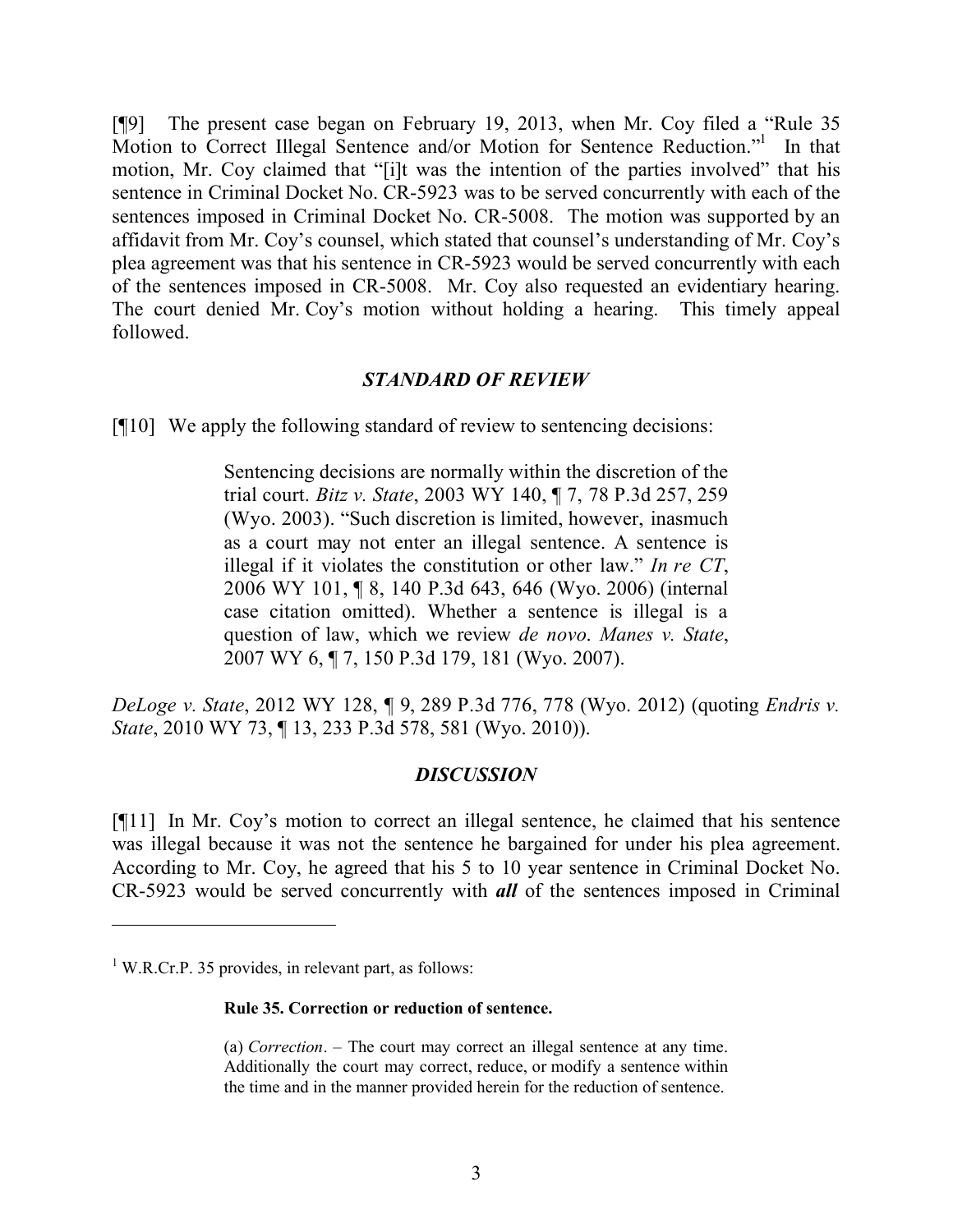Docket No. CR-5008. Mr. Coy supported his motion with an affidavit from his defense counsel, which stated as follows:

> The Court's [Sentencing] Order . . . only says that [Appellant's sentence] is concurrent with Count I. . . . I was never at any time made aware of such a result. I believed that the new sentence would be concurrent with all of the original charges. It was that way in the negotiations. I believed that [the] charges were all concurrent and I advised Auston Coy that was the bargain. I asked him several times and later wrote to the prison, the Department of Appeals and others. I have always been consistent about what I believed the agreement meant.

The State did not respond to defense counsel's affidavit, and the district court denied Mr. Coy's motion without granting his request for an evidentiary hearing. In this appeal, Mr. Coy reasserts his claim that his sentence is illegal. Mr. Coy contends that because the State failed to respond to his motion to correct an illegal sentence, the allegations contained in his motion must be accepted as true. He claims that, as a result, we must enforce the sentence as understood by him or, alternatively, that he should be permitted to withdraw his guilty plea.

[¶12] According to the State, Mr. Coy effectively argues "that he did not plead knowingly because the district court accepted the wrong plea agreement." The State asserts that the issue in this case "is a factual question about what Coy understood at the change of plea hearing." The State contends that because Mr. Coy entered a knowing and voluntary plea, there is no basis to set aside his sentence.

[¶13] Where a plea agreement has been reached "the court shall, on the record, require the disclosure of the agreement in open court." W.R.Cr.P.  $11(e)(2)$ . The obvious purpose of that requirement is to ensure that a defendant understands the consequences of his plea. For a plea to be knowing and voluntary, it is essential that a defendant understand the terms of the plea agreement. The State contends that the record clearly indicates that Mr. Coy understood that the 5-10 year sentence was to run concurrently only with the first count in the prior sentence. We do not agree.

[¶14] As we have previously noted, Mr. Coy's plea agreement was not in writing. Additionally, the prosecutor did not disclose the terms of the plea agreement on the record. Neither did defense counsel. The only evidence of the terms of the agreement is contained in the following excerpt from the transcript of Mr. Coy's sentencing hearing:

> THE COURT: My understanding is that there's a plea agreement?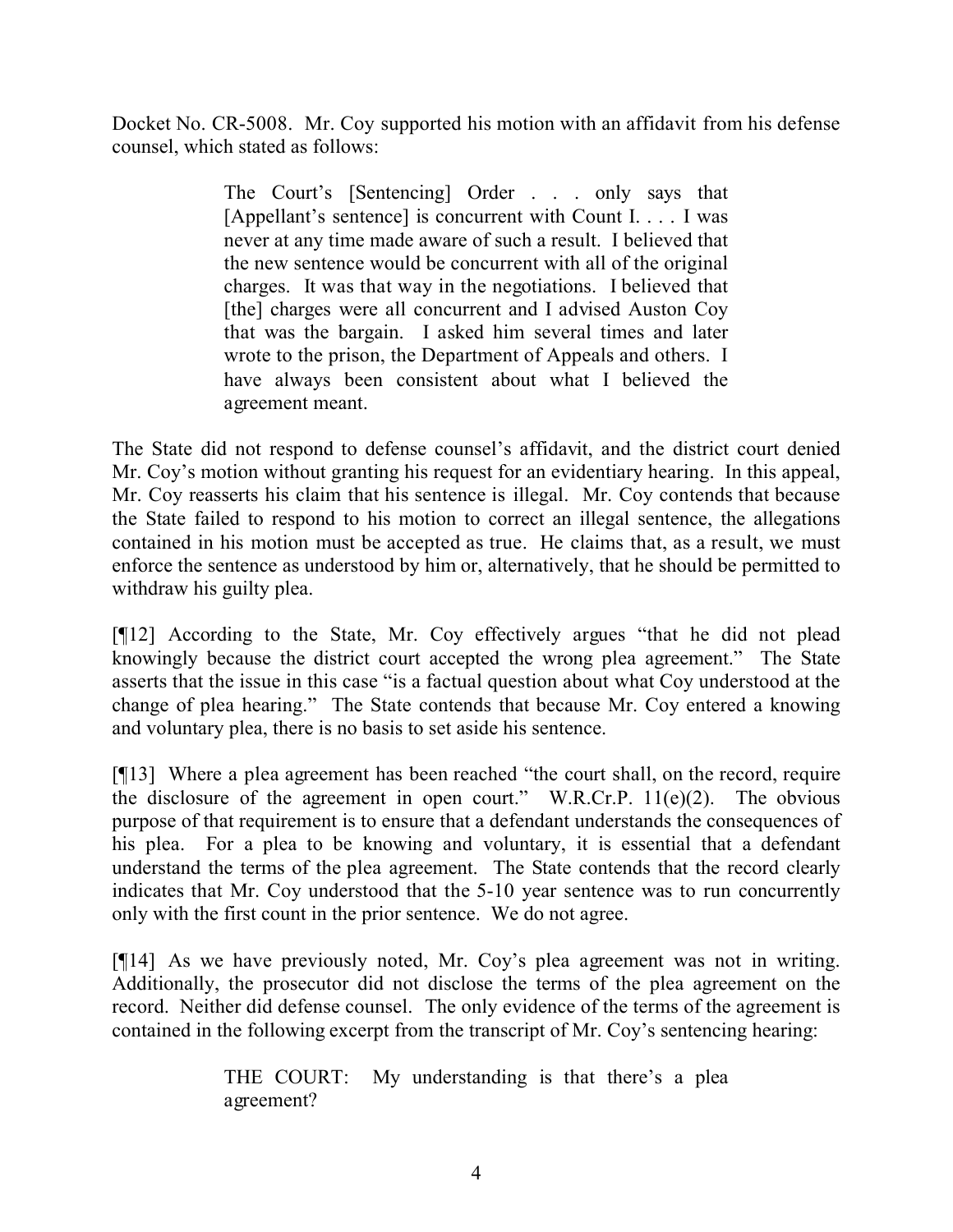THE DEFENDANT: Yes, sir.

THE COURT: I understand that you're going to plead guilty to Count I in the information, burglary. It's my understanding that the rest of the information, Counts II and IV, will be dismissed; that you'll receive a sentence of not less than five nor more than 10 years, *which will run concurrently with the first of your criminal files in the other matter* that as I -- if I accept your plea of guilty, that will be an automatic basis for me to revoke your probation. You've got other sentences, but potentially as I understand it, you would be facing a lengthy term of incarceration after I impose the new sentence, after I reimpose the other sentences.

Is that your understanding of what's going to happen here today?

THE DEFENDANT: It's just all ran together, five to 10.

THE COURT: Five to 10 on the new case.

THE DEFENDANT: New case to run concurrent with the one I'm already serving, right? So that would be --

THE COURT: Why don't you ask [your counsel?] That's probably a better thing to do. [Counsel], do you need a few minutes?

THE DEFENDANT: Please.

[DEFENSE COUNSEL]: Could we have just a minute, Your Honor?

THE COURT: Sure. I'll give you about three minutes.

. . .

THE COURT: All right. [Counsel], what are we doing?

[DEFENSE COUNSEL]: We're going ahead on it, Your Honor.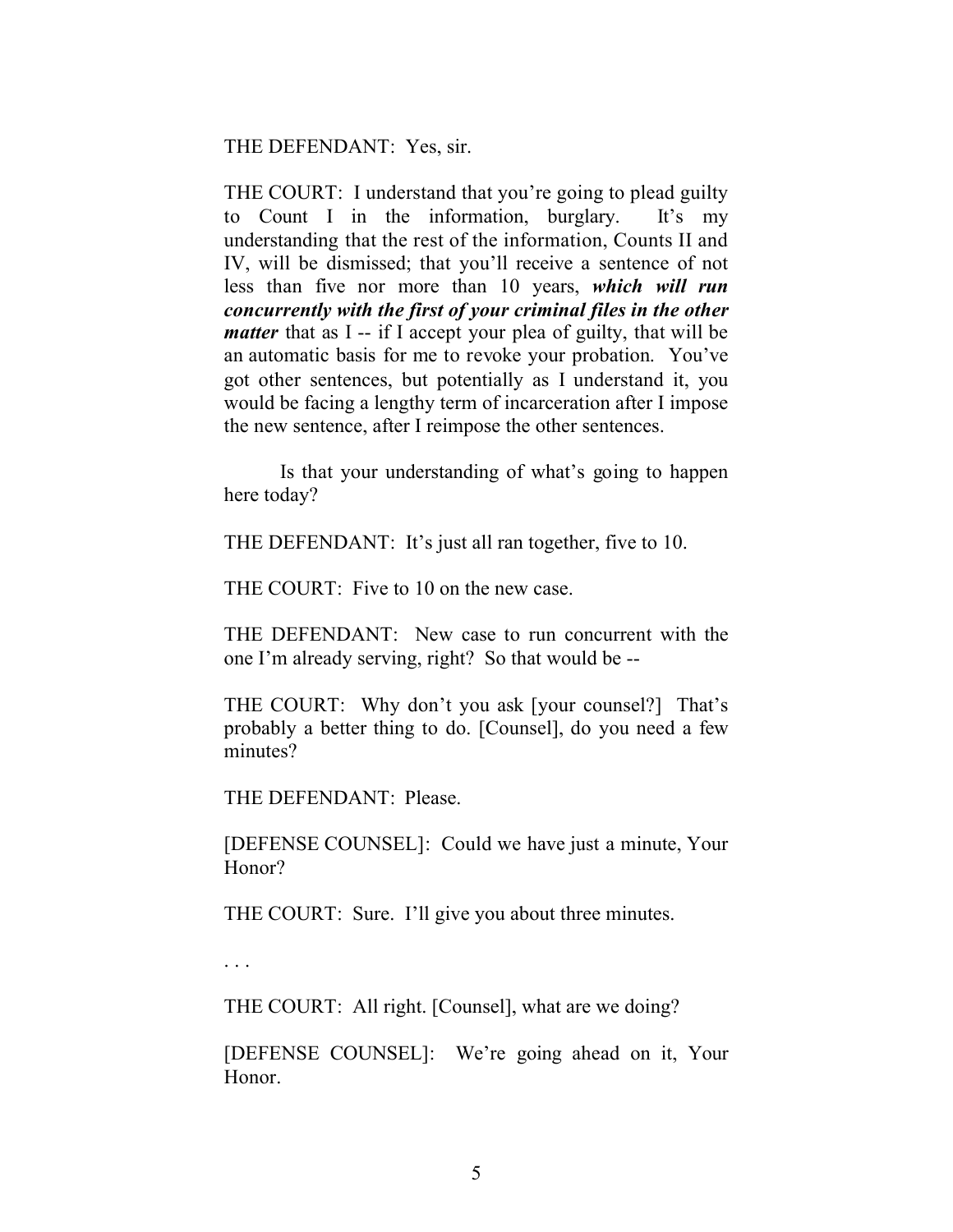THE COURT: Okay. Is that correct, Mr. Coy?

THE DEFENDANT: Yes, sir.

THE COURT: You feel like you've had sufficient time to talk about this with [your counsel]?

THE DEFENDANT: Yes, sir.

(Emphasis added.) The district court did not explain what it meant by the "first of your criminal files in the other matter," or attempt to set forth the terms of the plea agreement on the record after advising Mr. Coy to confer with his counsel. At the conclusion of the hearing, the court announced the sentence as follows: "I will impose a sentence of not less than five nor more than 10 years on the burglary count, which will run concurrently with the other sentence on your probation revocation." The district court advised Mr. Coy that his 5-10 year sentence would begin "today."

[¶15] The written Judgment and Sentence, however, did not match the court's oral pronouncement of the sentence. It described the sentence as follows: "**IT IS THE SENTENCE OF THE COURT** that Auston Davis Coy, be incarcerated in an institution designated by the Wyoming State Department of Corrections for a period of not less than five (5) years, nor more than ten (10) years, to run and be served concurrent to the sentence in Count I in Criminal Case 5008." Based upon this record, we cannot conclude that Mr. Coy understood that his 5-10 year sentence, or any portion of that sentence, would be consecutive to counts II and III in Criminal Docket No. CR-5008. Additionally, the sentence urged by the State in this appeal would be impossible to fulfill and is illegal.

[¶16] The State contends that the 5-10 year sentence was to run concurrently only with the first count in Criminal Docket No. CR-5008. In asserting that position, the State ignores the clear and unequivocal sentencing language in CR-5008 providing that the sentence in Count II would run concurrently with the sentence in Count I. The record reflects that Mr. Coy had already served 406 days of his sentence on Counts I and II. Under the State's interpretation of the sentence in CR-5923, that sentence would be served concurrently with the sentence for Count I in CR-5008, but consecutive to the sentence for Count II in CR-5008. This is an impossibility.

[¶17] Additionally, the sentence interpretation urged by the State would result in an illegal sentence. The district court unequivocally stated that the 5-10 year sentence would start immediately. Thus, at the conclusion of the sentencing hearing, Mr. Coy would be serving his concurrent sentence on Counts I and II in CR-5008 and beginning his 5-10 year sentence in CR-5923. The sentences on Counts I and II were for 30 to 96 months. Mr. Coy had already served more than a year of those sentences. Those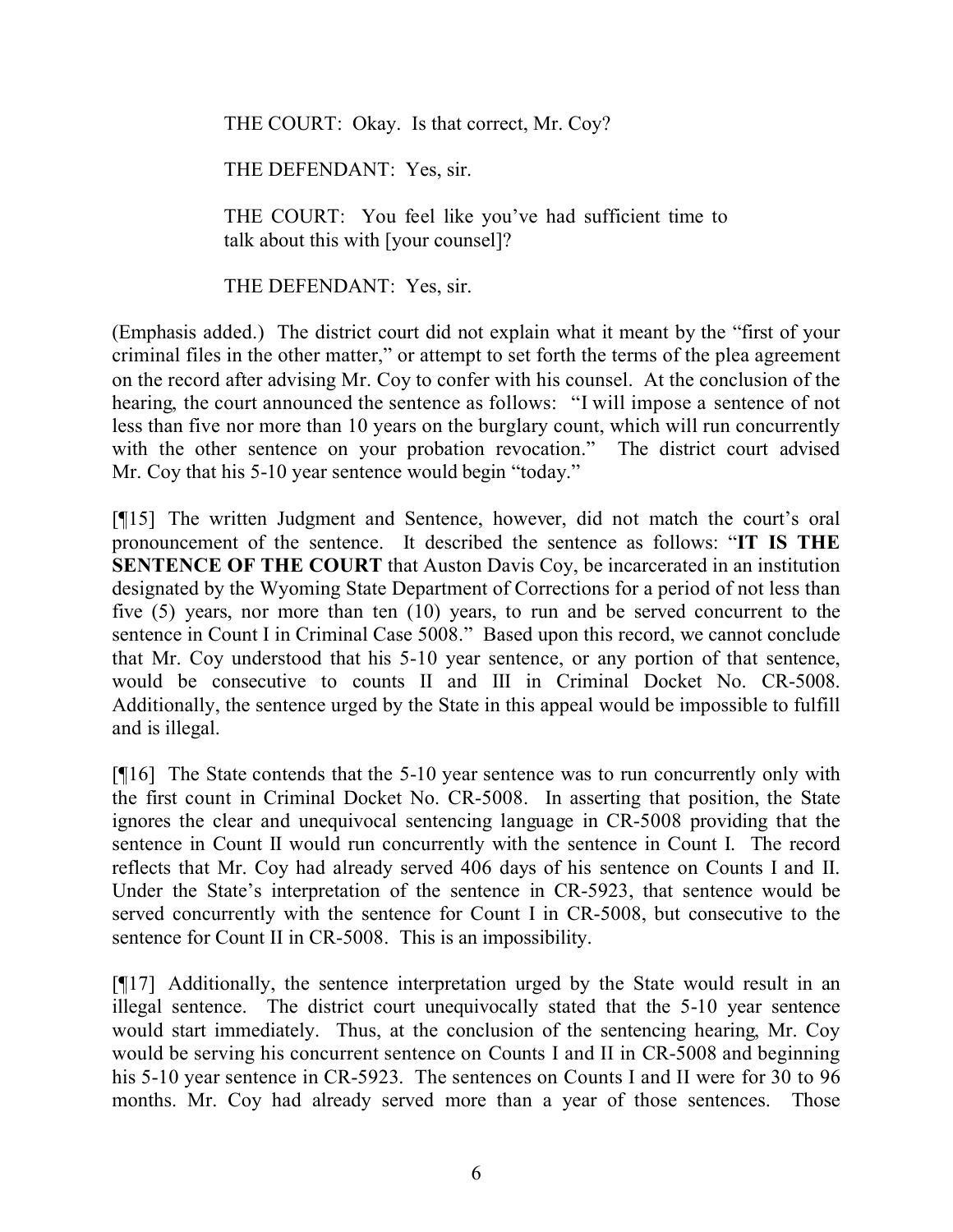sentences would be completed long before the 5-10 year sentence could be completed.

[¶18] In Criminal Docket No. CR-5008, Mr. Coy will begin serving his sentence in Count III when he completes the concurrent sentences on Counts I and II. The sentence in Count III would necessarily start before Mr. Coy had completed the 5-10 year sentence in Criminal Docket No. CR-5923. In order to make the balance of the 5-10 year sentence consecutive to Count III, it would be necessary to interrupt the 5-10 year sentence. The hiatus in Mr. Coy's sentence would violate the rule, as set forth in *Cothren v. State*, 2012 WY 102, 281 P.3d 352 (Wyo. 2012) (*Cothren I*), that a prisoner is entitled to serve a continuous and uninterrupted sentence.

[¶19] In *Cothren I*, the appellant challenged one of four sentences issued by three separate district courts between 2007 and 2010. The sentence challenged by the appellant was structured such that it was interrupted by a period of probation resulting from a separate conviction. We held that the sentence was illegal, in part, because the appellant was entitled to serve a continuous and uninterrupted sentence. *Id.*, ¶ 10, 281 P.3d at 355. We stated that

> [A]s both parties agree, it would be improper to split the appellant's second Natrona County incarceration so that it would be interrupted by a period of probation. "The discretion of the trial court is also limited by the fact that a sentencing court may only impose those sentences that have been authorized by the legislature." *Daugherty v. State*, 2002 WY 52, ¶ 13, 44 P.3d 28, 33 (Wyo. 2002) (citing *Williams v. State*, 949 P.2d 878, 880 (Wyo. 1997)).

*Id.* After the case was remanded to the district court, and a new sentence was entered, the appellant again challenged the legality of his sentence. We reaffirmed the principle that a prisoner is entitled to serve a continuous sentence in *Cothren II*, where we noted that "In *Cothren I*, [ $\llbracket \llbracket \llbracket 10$ -11, 281 P.3d at 355,] we held that a prisoner is entitled to serve his sentence in one continuous 'stretch,' and that he cannot be required to serve it in installments unless the interruption was due to escape, a parole violation, or some other fault on his part." *Cothren v. State*, 2013 WY 125, ¶ 36, 310 P.3d 908, 918 (Wyo. 2013).

[¶20] In sum, the only interpretation of the plea agreement that makes sense is the one urged by Mr. Coy. That sentence is not illegal and it is a sentence capable of being fulfilled. It is the sentence that he thought he would receive, and it provided the incentive for his guilty plea.

[¶21] Having concluded that the sentence imposed is an illegal sentence, we must determine the appropriate remedy. Ordinarily, we would reverse the sentence that was imposed and remand for a new sentencing hearing. However, because Mr. Coy's